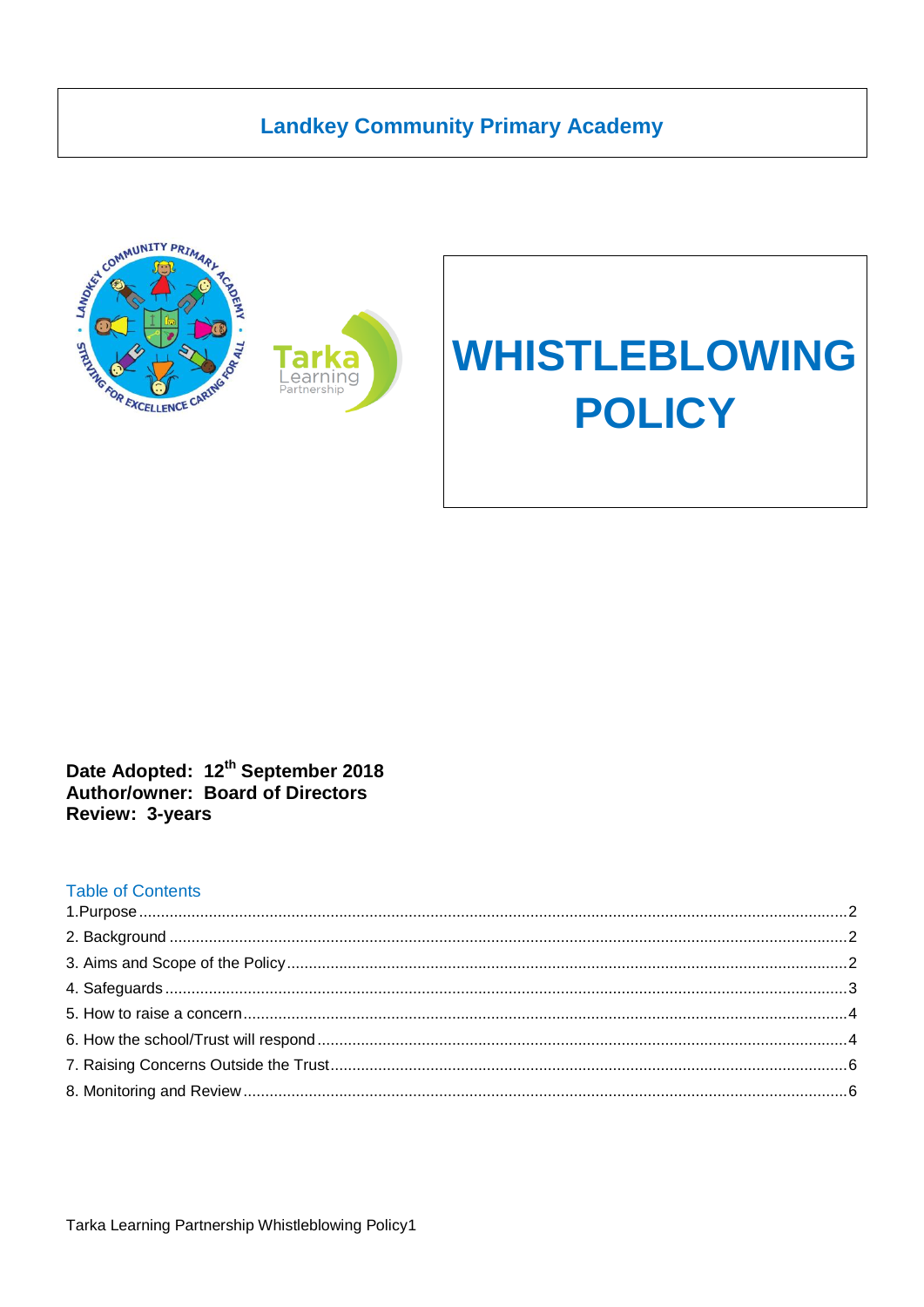# <span id="page-1-0"></span>1.Purpose

- 1.1 The Public Interest Disclosure Act 1998 was enacted to ensure a climate of greater frankness between employers and workers so that irregularities can be identified and addressed quickly and to strengthen employment rights by protecting responsible workers who blow the whistle about wrongdoings or failures in the work place.
- 1.2 The policy set out in this document demonstrates how Tarka Learning Partnership applies those statutory provisions.

# <span id="page-1-1"></span>2. Background

- 2.1 As employees are often the first to realise that something wrong may be happening within the trust or school, it is important that they feel able to express their concerns without fear of harassment or victimisation. Otherwise they may find it easier to ignore the concern rather than report it. The Public Interest Disclosure Act recognises this fact and is designed to protect employees, who make certain disclosures of information in 'the public interest', from detriment and/or dismissal. This policy builds on the provisions of the Act.
- 2.2 Tarka Learning Partnership is committed to the highest possible standard of operation, probity and accountability. In line with that commitment, employees and others with serious concerns about any aspect of the school's work are encouraged to come forward and voice those concerns. This policy document makes it clear that employees can do so without fear of reprisals; it is intended to encourage and enable employees to raise serious concerns within the school rather than overlooking a problem or publicly disclosing the matter. It is recognised that certain cases may have to proceed on a confidential basis.

# <span id="page-1-2"></span>3. Aims and Scope of the Policy

- 3.1 This policy aims to:
	- provide avenues for employees to raise concerns internally as a matter of course, and receive feedback on any action taken;
	- provide for matters to be dealt with quickly and appropriately; and ensure that concerns are taken seriously;
	- reassure employees that they will be protected from reprisals or victimisation for whistleblowing in good faith;
	- allow employees to take the matter further if they are dissatisfied with the Trust's response.
- 3.2 This policy describes how any school employee can raise any concerns s/he may have about working practices and who should be informed about the concerns. It may be that issues raised via this policy will be addressed via other procedures, e.g. anti-fraud and corruption, grievance, disciplinary, harassment and child protection procedures.
- 3.3 Concerns which fall within the scope of the whistle-blowing procedure may be about something that is unlawful; or is against the Trust's Standing Orders or policies; or falls below established standard or practice; or amounts to improper conduct.
- 3.4 Before initiating the procedure employees should consider the following:
	- the responsibility for expressing concerns about unacceptable practice or behaviour rests with all employees;
	- employees should use line manager or team meetings and other opportunities to raise questions and seek clarification on issues which are of day-to-day concern;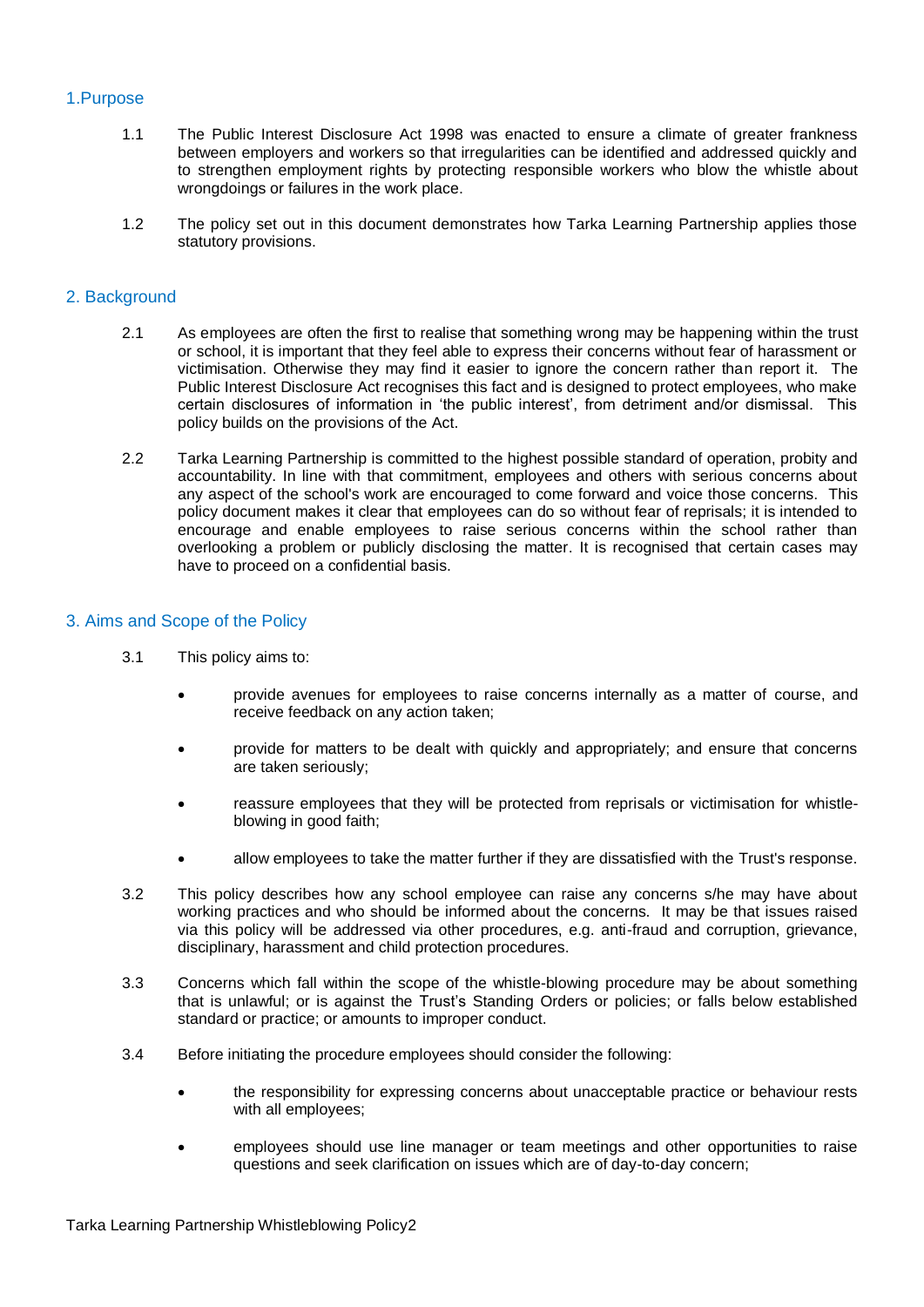- whilst it can be difficult to raise concerns about the practice or behaviour of a colleague, employees must act to prevent an escalation of the problem and to prevent themselves being potentially implicated.
- 3.5 All employees have the right to raise concerns, which could be about the actions of other employees, private contractors, governors, volunteers or outside agencies.
- 3.6 Concerns raised by employees about their own conditions of service, should be addressed via the Trust's Grievance Procedure or, if the matter relates to salary, the salary review procedures documented in the Trust's pay policy.

# <span id="page-2-0"></span>4. Safeguards

- 4.1 Harassment or Victimisation
	- 4.1.1 The Board of Directors recognises that the decision to report a concern can be a difficult one to make, not least because of the fear of reprisal from those responsible for the malpractice. The Board of Directors will not tolerate harassment or victimisation and will take action to protect employees when they raise a concern in good faith.
	- 4.1.2 This does not mean that if an employee is already the subject of internal procedures such as disciplinary or redundancy, that those procedures will be halted as a result of that employee raising a concern under the whistle-blowing policy.

#### 4.2 Confidentiality

4.2.1 The Board of Directors will do its best to protect an employee's identity if confidentiality is requested. However, it must be understood that should the concern raised need to be addressed through another procedure, e.g. disciplinary procedures, the employee may be asked to provide a signed statement as part of the evidence, thus revealing identity. Failure to provide such a statement may mean that further action cannot be taken by the Board of Directors to address the concern and in some circumstances, the Board of Directors may have to disclose the identity of the employee without their consent, although this will be discussed with the employee first.

#### 4.3 Anonymous Allegations

- 4.3.1 Employees are encouraged to put their name to an allegation. Allegations expressed anonymously are much less powerful and more difficult to address, but they will be considered at the discretion of the Board of Directors. In exercising the discretion, the factors to be taken into account would include:
	- the seriousness of the issues raised;
	- the credibility of the concern; and
	- the likelihood of confirming the allegation from attributable sources.
	- The protection of the Trust's assets or reputation

# 4.4 Untrue Allegations

4.4.1 If an employee makes an allegation in good faith, but it is not confirmed by the investigation, no action will be taken against that employee. If, however, there is clear evidence that an employee has made malicious or vexatious allegations, disciplinary action may be taken against that employee.

#### 4.5 Unfounded Allegations

4.5.1 Following investigation, allegations may be confirmed as unfounded. This outcome will be notified to the employee who raised the concern, who will be informed that the Board of Directors deems the matter to be concluded and that it should not be raised again unless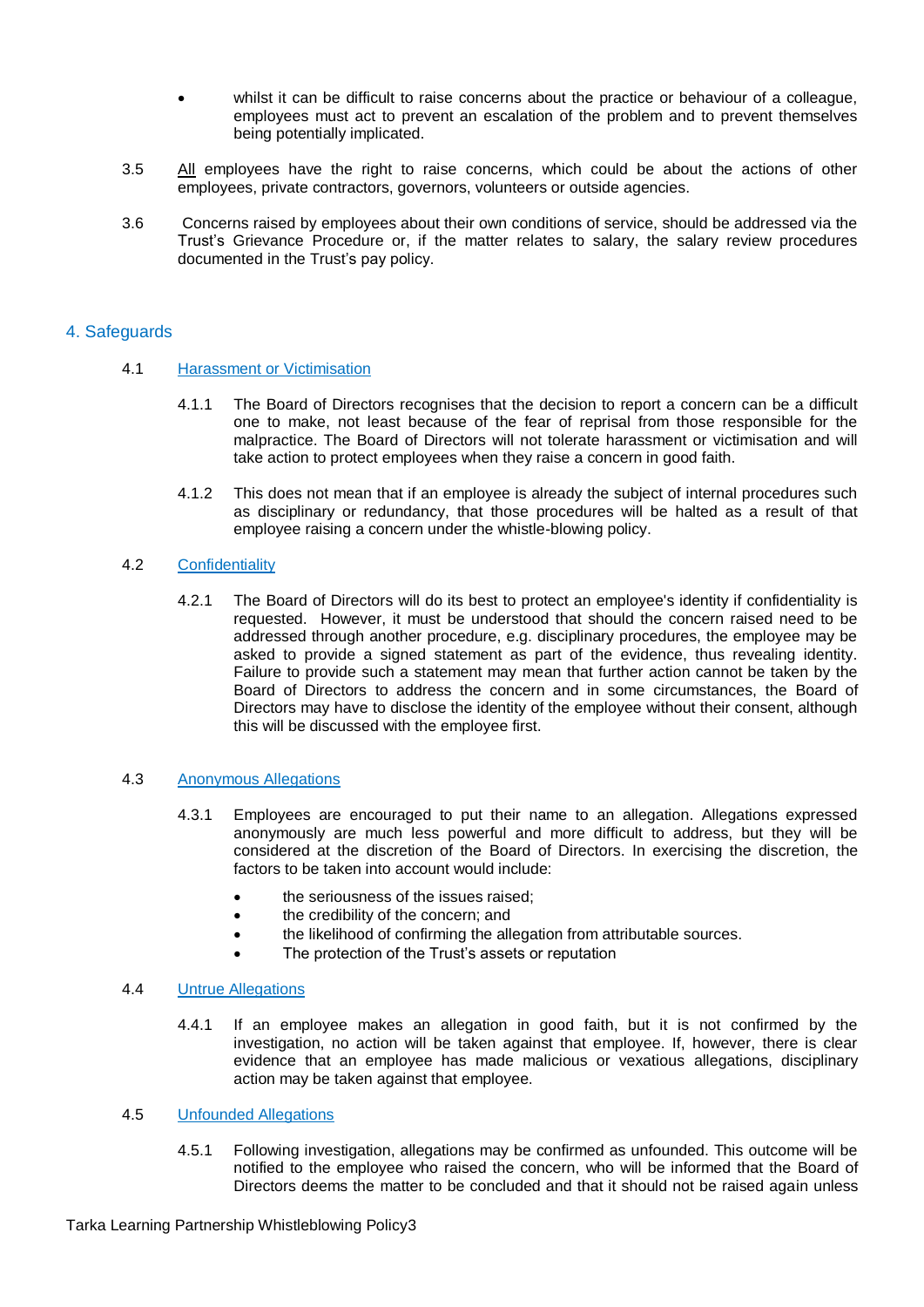new evidence becomes available.

#### 4.6 Support to Employees

4.6.1 It is recognised that raising concerns can be difficult and stressful. Advice and support will be made available, as appropriate, to both the employee(s) raising the concerns and the employee(s) subject to investigation.

#### <span id="page-3-0"></span>5. How to raise a concern

- 5.1 As a first step, an employee should normally raise concerns with their immediate manager or their manager's superior. This depends, however, on the seriousness and sensitivity of the issues and who is involved. For example, if an employee believes that their immediate manager or their manager's superior is involved, s/he should approach the Head Teacher, or, Chair of the Local Governing Body.
- 5.2 An employee can by-pass the direct management line and the Governing Body if s/he feels the overall management and Governing Body of a school is engaged in an improper course of action. In this case concerns can be raised directly with the CEO or Board of Directors or external to the organisation. Please refer to section 7 below.
- 5.2 Concerns are better raised in writing. The employee should set out the background and history of the concerns, giving names, dates and places where possible, and the reasons why s/he is particularly concerned about the situation. If an employee does not feel able to put the concern in writing, s/he should telephone or meet the appropriate person. It is important that, however the concern is raised, the employee makes it clear that s/he is raising the issue via the whistle-blowing procedure.
- 5.3 The earlier an employee expresses the concern, the easier it is to take action.
- 5.4 Although an employee is not expected to prove the truth of an allegation, s/he will need to demonstrate to the person contacted that there are sufficient grounds for the concern.
- 5.5 In some instances it may be appropriate for an employee to ask the trade union to raise a matter on the employee's behalf.

# <span id="page-3-1"></span>6. How the school/Trust will respond

- 6.1 A senior manager may be informed by an employee about concern(s) and that s/he is "blowing the whistle" within the procedure in person; or in writing or over the phone.
- 6.2 The senior manager should respond immediately by arranging to meet with the employee to discuss the concern(s) as soon as possible.
- 6.3 Stage One:
	- 6.3.1 At the initial meeting the senior manager should establish that:
		- there is genuine cause and sufficient grounds for the concern; and
		- the concern has been appropriately raised via the Whistle-blowing Policy.
	- 6.3.2 The senior manager should ask the employee, to put their concern(s) in writing, if s/he has not already done so. The senior manager should make notes of the discussions with the employee. The employee's letter and/or senior manager's notes should make it clear that the employee is raising the issue via the whistle-blowing procedure and provide:
		- the background and history of the concerns; and
		- names, dates and places (where possible); and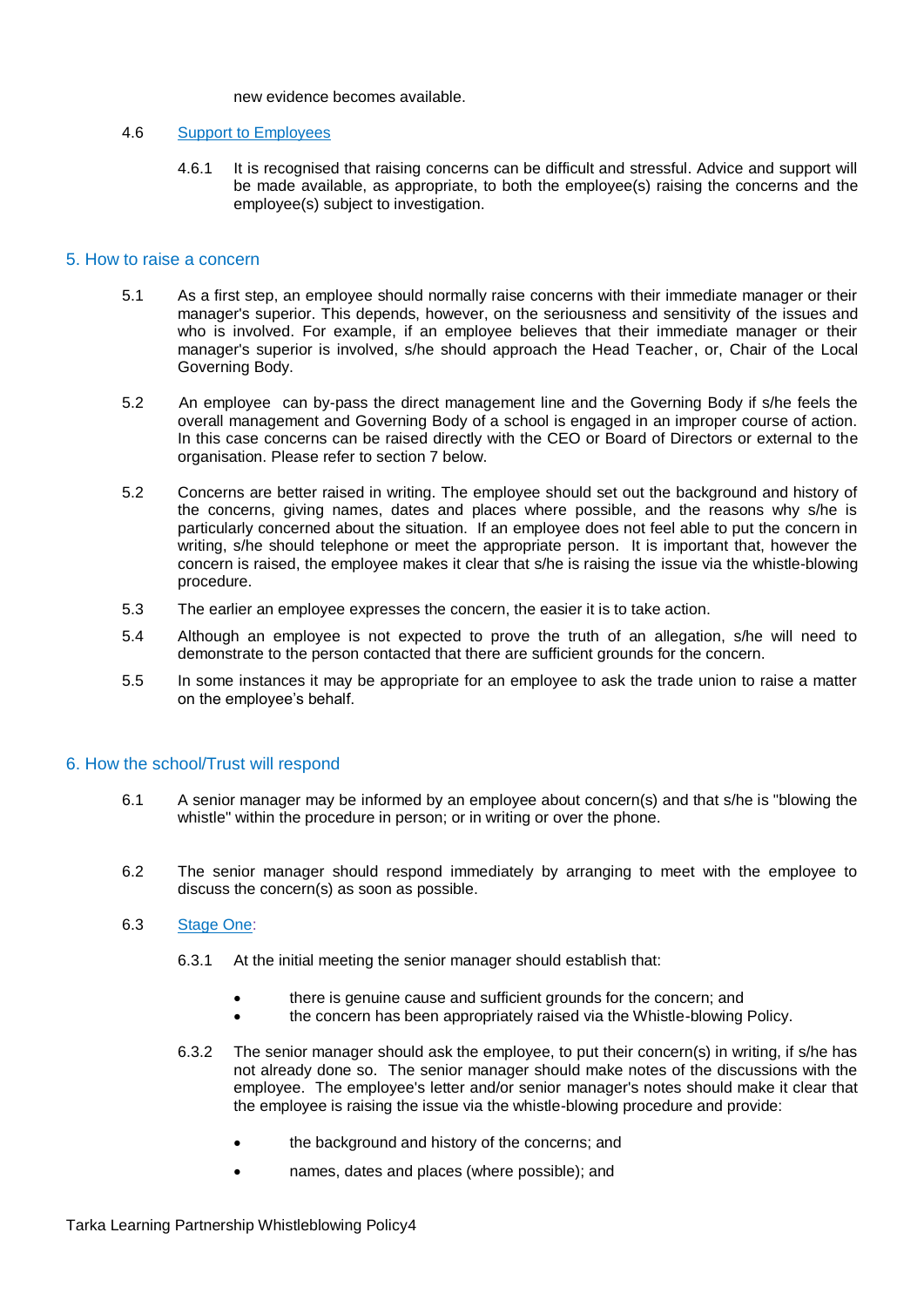- the reasons why the employee is particularly concerned about the situation.
- 6.3.3 The employee should be asked to date and sign their letter and/or the notes of any discussion. The senior manager should positively encourage the employee to do this, as a concern expressed anonymously is much less powerful and much more difficult to address, especially if the letter/notes become evidence in other proceedings, e.g. an internal disciplinary hearing.
- 6.3.4 The senior manager should follow the policy as set out above and in particular explain to the employee:
	- what steps s/he intends to take to address the concern;
	- how s/he will communicate with the employee during and at the end of the process; and that a written response will be sent out within ten working days.
	- that their identity will be protected as far as possible, but should the investigation into the concern require the employee to be named as the source of the information, that this will be discussed with the employee before their name is disclosed;
	- that the Board of Directors will do all that it can to protect the employee from discrimination and/or victimisation;
	- that the matter will be taken seriously and investigated immediately; and
	- that if the employee's concern, though raised in good faith, is not confirmed by the investigation, no punitive action will be taken against them.
- 6.3.7 The senior manager should explain to the employee, as a matter of fact, that:
	- if clear evidence is uncovered during the investigation that s/he has made a malicious or vexatious allegation, disciplinary action may be taken against them; and
	- the investigation may confirm their allegations to be unfounded in which case the Board of Directors will deem the matter to be concluded and s/he will be expected not to raise the concern again, unless new evidence becomes available.

# 6.4 Stage Two:

- 6.4.1 Following the initial meeting with the employee, the senior manager should consult with the Head Teacher or CEO to determine whether an investigation is appropriate and, if so, what form it should take. A record should be made of the decisions and/or agreed actions.
- 6.4.2 It may be necessary, with anonymous allegations, to consider whether it is possible to take any further action. When making this decision, senior managers should take the following factors into account:
	- the seriousness of the issue(s) raised;
	- the credibility of the concern(s); and
	- the likelihood of confirming the allegation(s) from attributable sources.
	- The protection of the Trust's assets or reputation
- 6.4.3 In some cases, it may be possible to resolve the concern(s) simply, by agreed action or an explanation regarding the concern(s), without the need for further investigation. However, depending on the nature of the concern(s) it may be necessary for the concern(s) to:
	- be investigated internally;
	- be referred to the police;
	- be referred to the trust's external auditor;